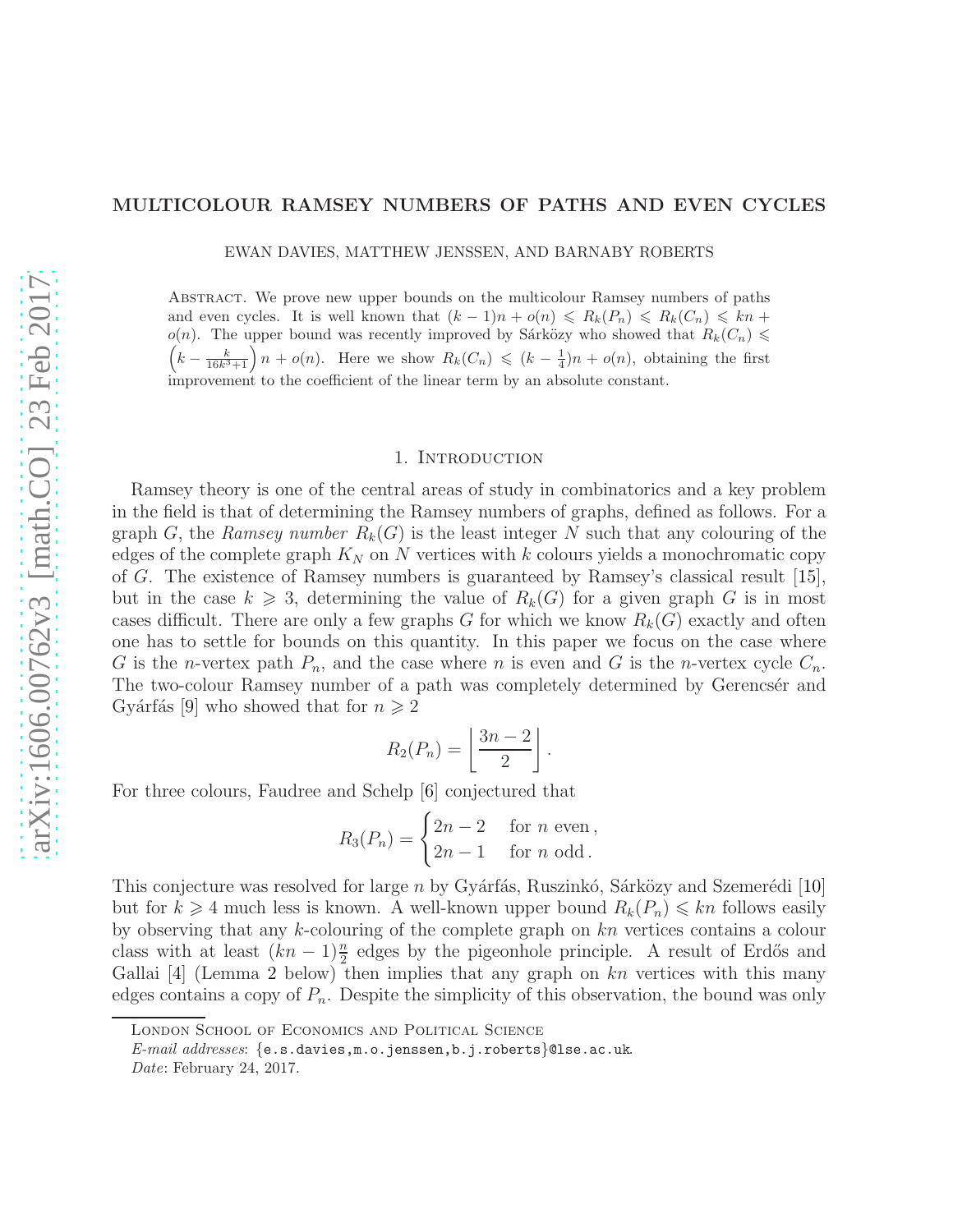recently improved upon by Sárközy  $[17]$  who proved a stability version of Lemma [2](#page-3-0) and showed that for  $k \geq 4$  and n sufficiently large,

$$
R_k(P_n) \leqslant \left(k - \frac{k}{16k^3 + 1}\right)n.
$$

In this paper we improve on the above result for all  $k \geq 4$  reducing the upper bound on  $R_k(P_n)$  by an amount that does not deteriorate as k grows. Our method is similar to that of  $[17]$  in that we also use results of Erdős and Gallai  $[4]$ , and Kopylov  $[12]$  to bound the number of edges in the densest two colours. Our improvement comes from using more information about the densest colour in order to obtain stronger bounds on the number of edges in the second densest.

<span id="page-1-1"></span>**Theorem 1.** For  $k \geq 4$  and all  $n \geq 64k$ ,

$$
R_k(P_n) \leqslant \left(k - \frac{1}{4} + \frac{1}{2k}\right)n\,.
$$

If  $n$  is much larger we can in fact slightly improve on this bound and extend it to even cycles, see Theorem [2](#page-1-0) below.

Since  $P_n$  is a subgraph of  $C_n$  we have  $R_k(P_n) \le R_k(C_n)$ . It is believed that for fixed k and even *n* the Ramsey numbers  $R_k(P_n)$  and  $R_k(C_n)$  are asymptotically equal. This is due to an application of the regularity lemma and the notion of connected matchings pioneered by Luczak in [\[13\]](#page-11-7). Progress on these two problems therefore track each other closely. In the case of two colours Faudree and Schelp [\[5\]](#page-11-8), and independently Rosta [\[16\]](#page-11-9) showed that  $R_2(C_n) = \frac{3n}{2} + 1$  for even  $n \ge 6$ . For three colours, Benevides and Skokan [\[1\]](#page-11-10) proved that  $R_3(C_n) = 2n$  for sufficiently large even n. For  $k \geq 4$  colours, again very little is known. Luczak, Simonovits and Skokan [\[14\]](#page-11-11) showed that for n even,  $R_k(C_n) \leq k n + o(n)$ , and recently Sárközy [\[17\]](#page-11-5) improved this upper bound to  $(k - \frac{k}{16k^3})$  $\frac{k}{16k^3+1}$   $n + o(n)$ . Here we obtain a strengthening of Theorem [1](#page-1-1) for large n.

<span id="page-1-0"></span>**Theorem 2.** For  $k \geq 4$  and n even

$$
R_k(C_n) \leqslant \left(k - \frac{1}{4}\right)n + o(n).
$$

It is interesting to note that odd cycles behave very differently in this context. Recently the second author and Skokan [\[11\]](#page-11-12) showed, via analytic methods, that for  $k \geq 4$  and n odd and sufficiently large,  $R_k(C_n) = 2^{k-1}(n-1) + 1$ . This resolved a conjecture of Bondy and Erdős [\[3\]](#page-11-13) for large  $n$ .

Let us now briefly discuss lower bounds. Constructions based on finite affine planes (see [\[2\]](#page-11-14)) show that  $R_k(P_n) \geq (k-1)(n-1)$ , when  $k-1$  is a prime power and this lower bound is thought to be closer to the truth than our upper bound. Yongqi, Yuansheng, Feng, and Bingxi [\[18\]](#page-11-15) provide a construction which shows that  $R_k(C_n) \geq (k-1)(n-2) + 2$  for any k and for even n. This construction can easily be modified to give a lower bound on  $R_k(P_n)$ for any  $k$  and any  $n$ . We sketch this construction below.

To see that  $R_k(P_n) \geq 2(k-1)\left(\left\lfloor \frac{n}{2} \right\rfloor - 1\right) + 1$ , consider a complete graph G on vertices  $\{0, 1, \ldots, 2k - 3\}$  and for  $1 \leq i \leq k - 1$  colour the edges from vertex i to vertices  $i +$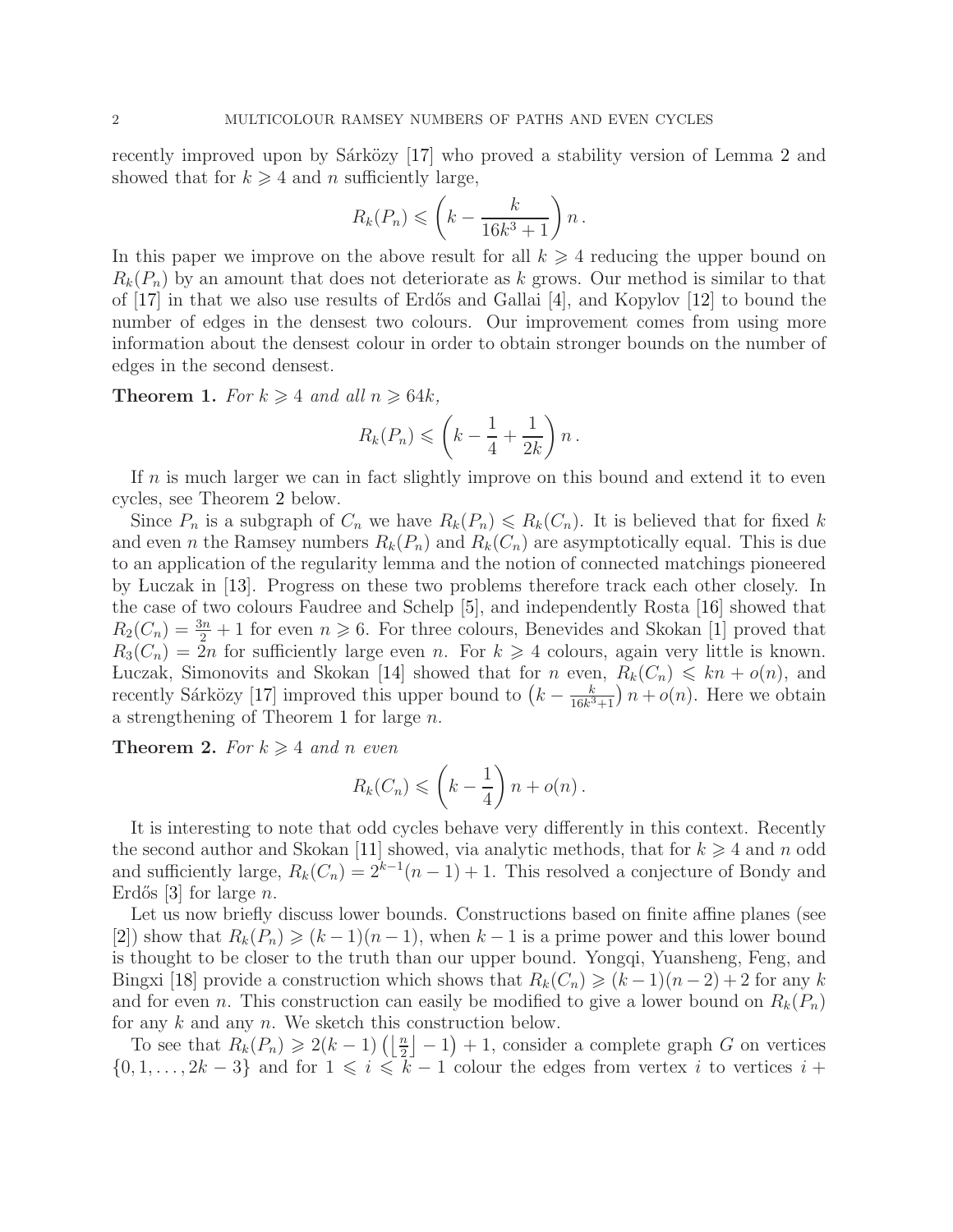$1, \ldots, i + k - 2$  and the edges from vertex  $i + k - 1$  to vertices  $i + k, \ldots, i + 2k - 3$  (taken modulo  $2k-2$ ) with colour  $c_i$ . Then each colour  $c_1, \ldots, c_{k-1}$  consists of two vertex-disjoint stars, each on  $k-1$  vertices. The remaining edges are those of the form  $\{j, j + k - 1\}$ for  $j = 0, \ldots, k-2$  which are coloured with the final colour  $c_k$ . The final colour forms a matching on  $k-1$  edges. Construct G' by 'blowing up' each vertex i of G into a set  $V_i$  of  $\frac{n}{2}$  $\lfloor \frac{n}{2} \rfloor - 1$  vertices and colour the edges within  $V_i$  with colour  $c_k$ . Edges between sets  $V_i$  and  $\overline{V_j}$  in G' are coloured with the same colour as the edge  $\{i, j\}$  in G.

There is no monochromatic  $P_n$  in G' because in colours  $c_1, \ldots, c_{k-1}$ , components are bipartite with smallest part size  $\frac{n}{2}$  $\lfloor \frac{n}{2} \rfloor - 1$ , hence cannot contain a  $P_n$ . The components in colour  $c_k$  have less than n vertices and so cannot contain a  $P_n$ . Again, this lower bound is generally considered to be closer to the truth than our upper bound.

## 2. METHODS

Throughout the paper, we omit floor and ceiling signs whenever they are not crucial. To prove Theorem [1](#page-1-1) we will proceed by contradiction. We take a complete graph on  $N = (k - \frac{1}{4} + \frac{1}{2k})$  $\frac{1}{2k}$ )n vertices whose edges have been coloured with k colours and suppose it contains no monochromatic  $P_n$ . First we show that the densest colour has only a few components and these are not too large. For the other colours we consider the edges between these components and use the multi-partite structure to bound the number of such edges. This gives bound on the total number of edges which is less than  $\binom{N}{2}$  which is the desired contradiction. The proof is given in Section [3.](#page-3-1)

The regularity method of Luczak (see e.g. [\[7,](#page-11-16) [8,](#page-11-17) [13\]](#page-11-7)) reduces the problem of finding a monochromatic  $C_n$  in a k-coloured complete graph to that of finding a monochromatic component containing a matching of  $\frac{n}{2}$  edges in a *reduced graph*, which is a *k*-coloured graph missing a small fraction of edges. We use the term *connected matching of*  $\frac{n}{2}$  edges to mean a connected graph which contains a matching of  $\frac{n}{2}$  edges. Using this method we prove Theorem [2](#page-1-0) via the following result, which we prove in Section [4.](#page-7-0)

<span id="page-2-0"></span>**Theorem 3.** Let  $k \geqslant 4$  be a positive integer, and let  $0 \leqslant \delta < \frac{1}{64k^2}$ . Then for even  $n \geqslant 32k$ and  $N = (k - \frac{1}{4})$  $\frac{1}{4}$ )n the following holds. Suppose that G is a k-coloured, N-vertex graph with at least  $(1 - \delta) {N \choose 2}$  edges, then we may find a monochromatic connected matching of n  $\frac{n}{2}$  edges in G.

The statement we use to deduce Theorem [2](#page-1-0) from Theorem [3](#page-2-0) is from a paper of Figaj and Luczak [\[7,](#page-11-16) Lemma 3].

<span id="page-2-1"></span>**Lemma 1.** Let  $t > 0$  be a real number. If for every  $\varepsilon > 0$  there exists  $\delta > 0$  and an  $n_1$ such that for every even  $n > n_1$  and any k-coloured graph G with  $v(G) > (1 + \varepsilon)tn$  and  $e(G) \geqslant (1-\delta)\binom{v(G)}{2}$  $\binom{G}{2}$  has a monochromatic connected matching of  $\frac{n}{2}$  edges, then  $R_k(C_n) \leq$  $(t + o(1))n$ .

Theorem [2](#page-1-0) follows from Theorem [3](#page-2-0) by applying Lemma [1](#page-2-1) with  $t = k - \frac{1}{4}$  $\frac{1}{4}$  and for any positive  $\varepsilon$  choosing  $\delta < \frac{1}{64k^2}$  and  $n_1 \geqslant 32k$ .

The remainder of this paper is devoted to proving Theorems [1](#page-1-1) and [3.](#page-2-0) We will need the following extremal results for graphs not containing an n-vertex path.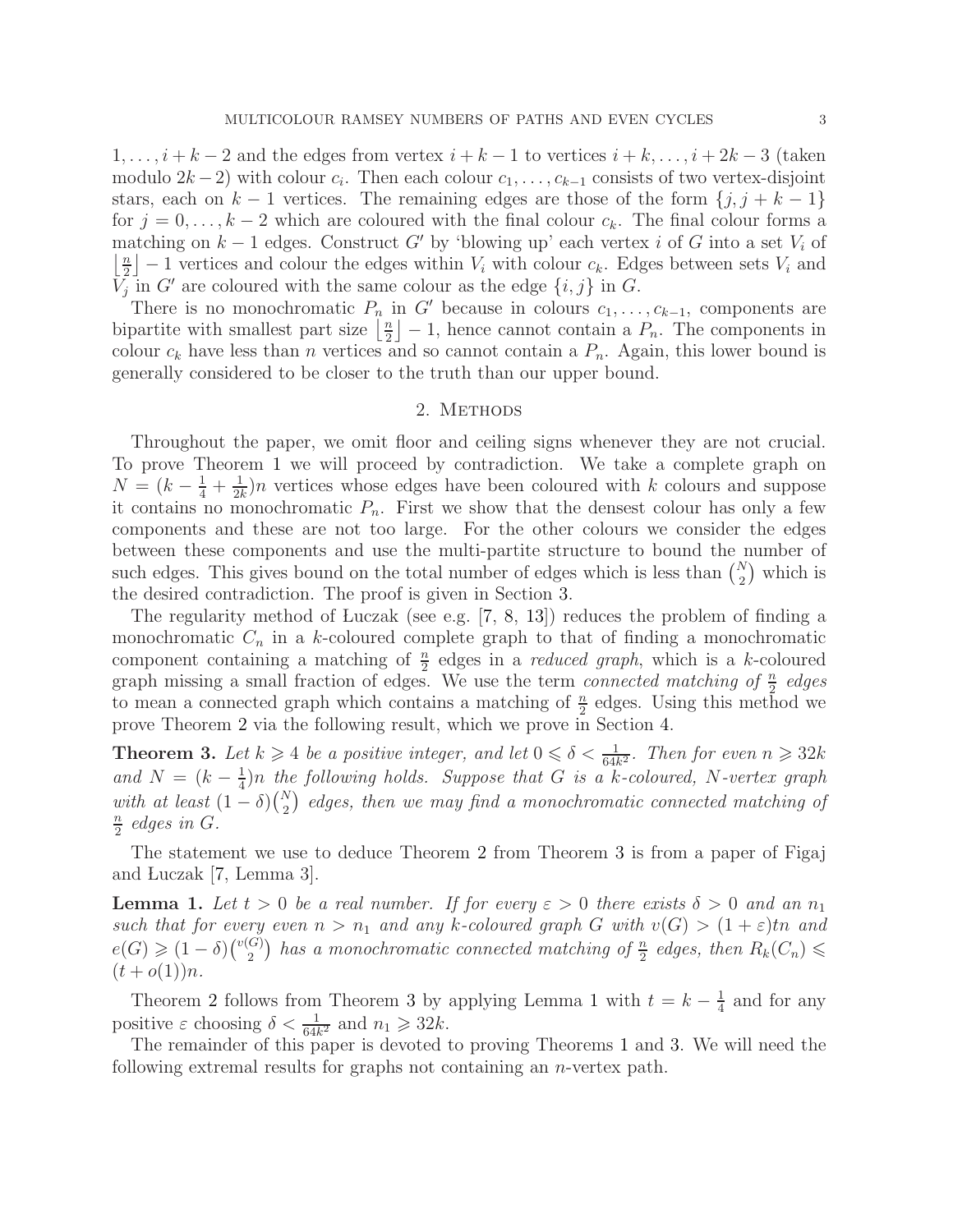<span id="page-3-0"></span>**Lemma 2** (Erdős–Gallai [\[4\]](#page-11-4)). Let H be a graph which does not contain an n-vertex path. Then

$$
e(H) \leqslant \frac{n-2}{2}v(H).
$$

The following simplified version of a result due to Kopylov [\[12\]](#page-11-6) improves on the above result for connected graphs.

<span id="page-3-2"></span>**Lemma 3.** Let  $H$  be a connected graph which does not contain an n-vertex path. Then

$$
e(H) \leqslant \frac{n}{2} \max \left\{ n, v(H) - \frac{n}{4} \right\}.
$$

Our next result gives a slight improvement of Lemma [3](#page-3-2) under the additional assumption that H is c-partite. In this case the bound on  $e(H)$  can be improved when  $v(H)$  is small.

<span id="page-3-3"></span>Lemma 4. Let H be a c-partite connected graph which does not contain an n-vertex path. Then

$$
e(H) \leqslant \begin{cases} \left(1 - \frac{1}{c}\right) \frac{v(H)^2}{2} & \text{for } v(H) \leqslant n\sqrt{\frac{c}{c-1}} \,,\\ \frac{n^2}{2} & \text{for } n\sqrt{\frac{c}{c-1}} < v(H) \leqslant \frac{5n}{4} \,,\\ \frac{n}{2} \left(v(H) - \frac{n}{4}\right) & \text{for } \frac{5n}{4} < v(H) \,. \end{cases}
$$

*Proof.* In the 'small' case  $v(H) \le n \sqrt{\frac{c}{c-1}}$  we simply use that a c-partite graph has at most as many edges as the complete balanced c-partite graph on the same number of vertices. Therefore we conclude that  $e(H) \leqslant (1 - \frac{1}{c})$  $\frac{1}{c}$ )  $\frac{v(H)^2}{2}$  without the assumption that H contains no copy of  $P_n$ .

The 'medium' case where  $n\sqrt{\frac{c}{c-1}} < v(H) \leq \frac{5n}{4}$  $\frac{m}{4}$  and the remaining 'large' case follow directly from Lemma [3](#page-3-2) and make no use of the c-partite assumption on  $H$ .

Lemma [4](#page-3-3) is already strong enough for us to prove Theorem [1,](#page-1-1) however we require another modification to prove Theorem [2.](#page-1-0) We will defer its proof to Section [4.](#page-7-0)

<span id="page-3-4"></span>**Lemma 5.** Let H be a c-partite connected graph which does not contain a matching of  $\frac{n}{2}$ 2 edges. Suppose further that there is a c-partition of H such that the sum of the sizes of any two parts is at least n. Then

$$
e(H) \leqslant \begin{cases} \left(1 - \frac{1}{c}\right) \frac{v(H)^2}{2} & \text{for } v(H) \leqslant n\sqrt{\frac{c}{c-1}},\\ \frac{n^2}{2} & \text{for } n\sqrt{\frac{c}{c-1}} < v(H) \leqslant \frac{5n}{4},\\ \frac{n}{2} \left(v(H) - \frac{n}{4}\right) & \text{for } \frac{5n}{4} < v(H) < \frac{31n}{16},\\ \frac{n}{2} \left(v(H) - \frac{7n}{16}\right) & \text{for } \frac{31n}{16} \leqslant v(H)\\ 3. & \text{Partus} \end{cases}
$$

<span id="page-3-1"></span>*Proof of Theorem [1.](#page-1-1)* Let  $\alpha = \frac{1}{4} - \frac{1}{2l}$  $\frac{1}{2k}$  and let G be a k-coloured complete graph on  $N =$  $(k-\alpha)n$  vertices. Let 'blue' be one of these colours. We proceed by contradiction, supposing that G contains no monochromatic n-vertex path. Over all such G consider the one in which blue has the most edges. In particular G has at least as many blue edges as any other colour. The main idea of our argument is to use bounds on the sizes and the number of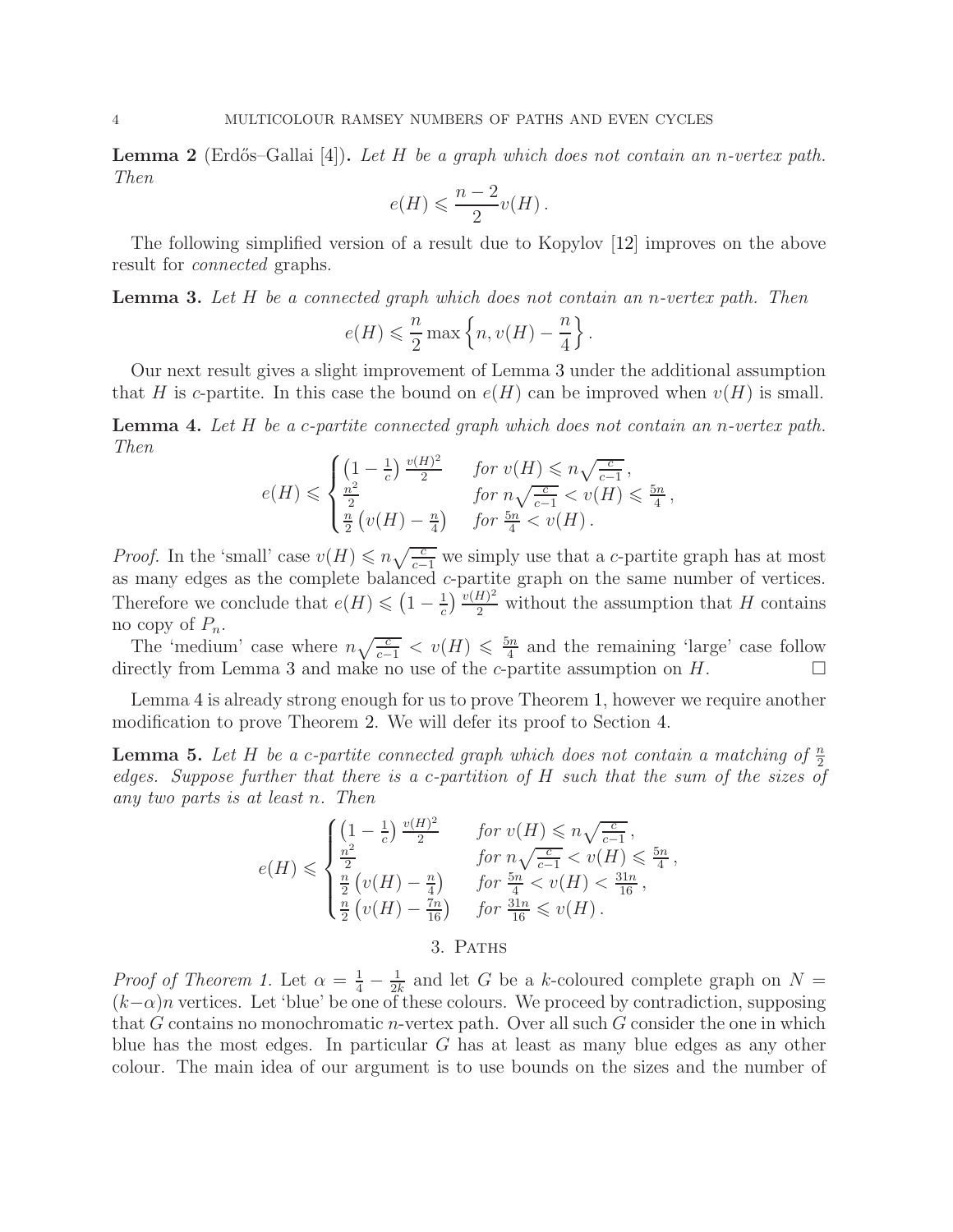blue components to bound the number of edges of G which lie inside blue components, and then to bound the number of edges in each other colour that lie between different blue components.

Let B denote the blue subgraph of G and let  $B_1, \ldots, B_c$  be the connected components of B. Let 'red' be the colour that has the most edges lying between blue connected components and let  $R'$  denote the c-partite graph of those red edges. We will prove the following two bounds. Firstly the number of edges (of any colour) within blue components satisfies

<span id="page-4-0"></span>(1) 
$$
\sum_{i=1}^{c} {v(B_i) \choose 2} \leq (k - 2\alpha + 5\alpha^2) \frac{n^2}{2},
$$

and secondly the number of red edges between blue components satisfies

<span id="page-4-1"></span>(2) 
$$
e(R') \leqslant \left(k - \alpha - \frac{1}{4}\right) \frac{n^2}{2}.
$$

It follows that

$$
e(G) \leq (k-1)e(R') + \sum_{i=1}^{c} {v(B_i) \choose 2} \leq (k-1)(k-\alpha-\frac{1}{4}) + (k-2\alpha+5\alpha^2)\frac{n^2}{2}.
$$

Since  $e(G) = {N \choose 2} = (k - \alpha)(k - \alpha - \frac{1}{n})$  $\frac{1}{n}\big)\frac{n^2}{2}$  $\frac{1}{2}$  it is easy to verify that this fails for  $\alpha = \frac{1}{4} - \frac{1}{2l}$  $2k$ and  $n \geq 64k$ , reaching the desired contradiction.

We now proceed with proving inequalities [\(1\)](#page-4-0) and [\(2\)](#page-4-1). As a first step toward proving [\(1\)](#page-4-0), we establish bounds on the size of blue components. We first argue that there cannot be large blue components.

<span id="page-4-2"></span>**Claim 1.** There is no blue component in G on more than  $\frac{5n}{4}$  vertices.

*Proof.* For contradiction, suppose there is a blue component  $B_1$  on  $\beta n$  vertices with  $\beta > \frac{5}{4}$ . In this case, by Lemma [3](#page-3-2) we have  $e(B_1) \leqslant (\beta - \frac{1}{4})$  $\frac{1}{4}$ ) $\frac{n^2}{2}$  $\frac{i^2}{2}$  $\frac{i^2}{2}$  $\frac{i^2}{2}$ . Using Lemma 2 on the rest of the blue graph,  $B$ , we obtain

$$
e(B) \leq \left(\beta - \frac{1}{4}\right) \frac{n^2}{2} + (k - \alpha - \beta) \frac{n^2}{2} = \left(k - \alpha - \frac{1}{4}\right) \frac{n^2}{2}.
$$

Since blue is the densest colour we have  $e(G) \leq k \cdot e(B)$  and hence

$$
\binom{N}{2} = (k - \alpha) \left( k - \alpha - \frac{1}{n} \right) \frac{n^2}{2} \le k \left( k - \alpha - \frac{1}{4} \right) \frac{n^2}{2}
$$

$$
\alpha^2 - k\alpha + \frac{k}{4} - \frac{k - \alpha}{n} \le 0.
$$

This fails when  $\alpha = \frac{1}{4} - \frac{1}{2l}$  $\frac{1}{2k}$  and  $n \geqslant 64k$ .

The main application of Claim [1](#page-4-2) is that now when applying Lemma [3](#page-3-2) to a blue component  $B_i$  we obtain the bound  $e(B_i) \leq \frac{n^2}{2}$  $\frac{b^2}{2}$ . Using this fact we get a tighter bound on the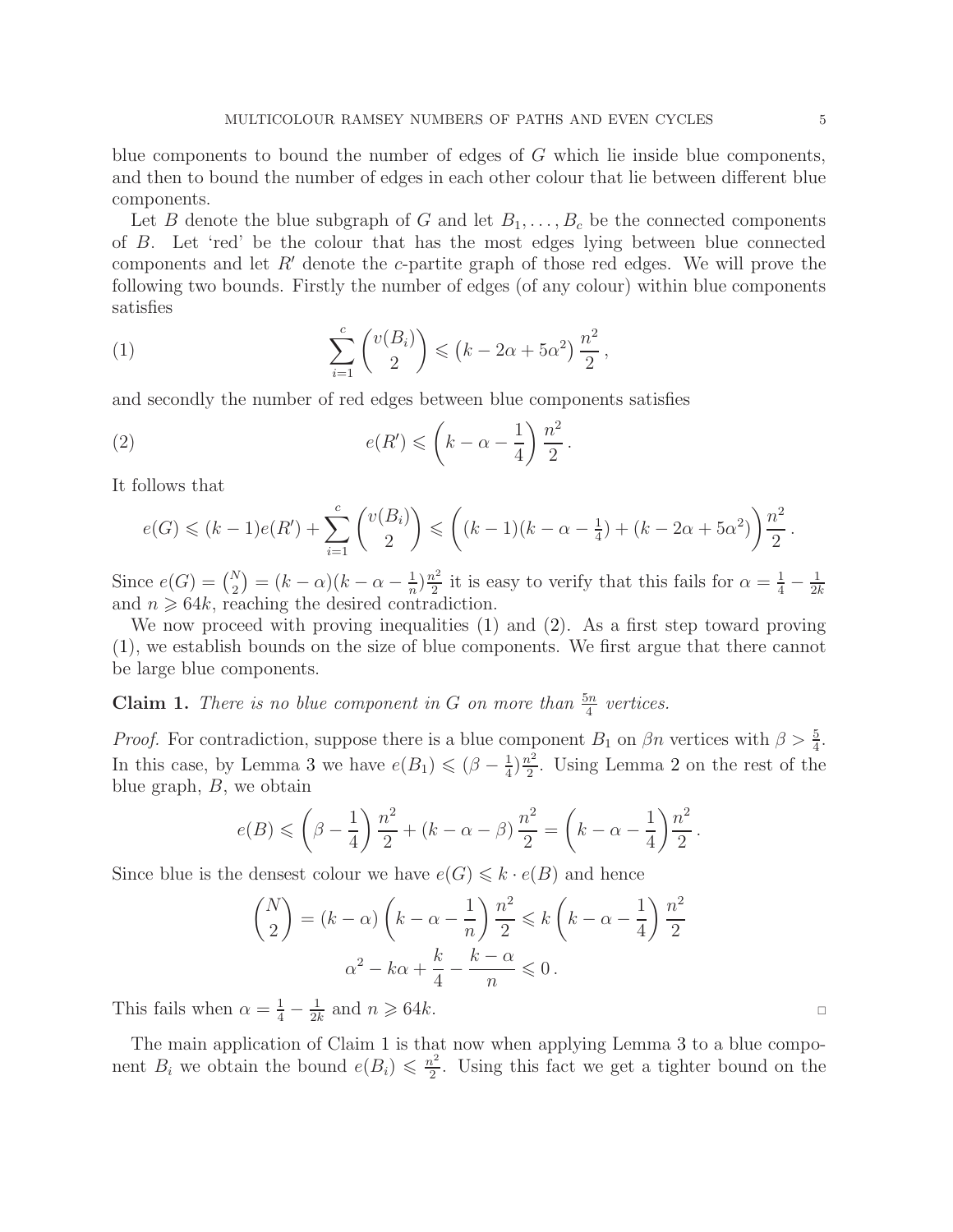size of blue components. Let  $x$  be defined by the equation

$$
xn = \sum_{i=1}^{c} \max\{v(B_i) - n, 0\}.
$$

We refer to x as the excess size of blue components. The motivation for this definition is that we expect blue components to be of size approximately  $n$ .

## <span id="page-5-0"></span>Claim 2. We have  $x < \alpha$ .

*Proof.* Let  $B_1, \ldots, B_\ell$  be the blue components with more than n vertices. By Lemma [3](#page-3-2) and Claim [1](#page-4-2) we have that there are at most  $\frac{n^2}{2}$  $\frac{\nu^2}{2}$  $\frac{\nu^2}{2}$  $\frac{\nu^2}{2}$  edges in each of  $B_1, \ldots, B_\ell$ . Using Lemma 2 on the rest of the blue graph we have

$$
e(B) \leq \ell \frac{n^2}{2} + (k - \alpha - \ell - x) \frac{n^2}{2} = (k - \alpha - x) \frac{n^2}{2}.
$$

Since blue is the densest colour we have  $e(G) \leq k \cdot e(B)$ , and so

$$
\binom{N}{2} = (k - \alpha) \left( k - \alpha - \frac{1}{n} \right) \frac{n^2}{2} \leq k(k - \alpha - x) \frac{n^2}{2}
$$

therefore

$$
x \leqslant \alpha - \frac{\alpha^2}{k} + \frac{k - \alpha}{kn},
$$

and in particular  $x < \alpha$  for  $\alpha = \frac{1}{4} - \frac{1}{2l}$  $\frac{1}{2k}$  and  $n \geqslant 64k$ .

With this bound on the excess, we can prove  $(1)$ , completing the first part of the proof.

*Proof of inequality* [\(1\)](#page-4-0). By convexity,  $\sum_{i=1}^{c} {v(B_i) \choose 2}$  $\binom{B_i}{2}$  is maximised when there is one blue component of size  $(1+x)n$  which has all the excess,  $(k-2)$  components of size n and one component of size  $(1-\alpha-x)n$ . Note that this is at least  $n/2$  as  $x, \alpha < 1/4$ . It follows that

$$
\sum_{i=1}^{c} {v(B_i) \choose 2} \le ((1+x)^2 + (k-2) + (1-\alpha-x)^2) \frac{n^2}{2}
$$

$$
= (k - 2\alpha + \alpha^2 + 2\alpha x + 2x^2) \frac{n^2}{2}.
$$

Using the bound  $x < \alpha$  from Claim [2](#page-5-0) completes the argument.

The second step of the proof of Theorem [1](#page-1-1) is to bound the number of red edges which lie between different blue components, establishing [\(2\)](#page-4-1). We begin with the following claim.

# <span id="page-5-1"></span>**Claim 3.** The number, c, of blue components of G is at most  $\frac{4}{3}(k-\alpha)+1$ .

Proof. It suffices to show that all but at most one blue component contain more than  $3n$  $\frac{3n}{4}$  vertices. Suppose for contradiction that  $B_1$  and  $B_2$  each have at most  $\frac{3n}{4}$  vertices, and let b satisfy  $bn = v(B_1 \cup B_2)$ . Note that, by the maximality assumption on blue,  $B_1 \cup B_2$  must contain at least  $n-1$  vertices. If not, putting a blue clique on  $V(B_1 \cup B_2)$ would increase  $e(B)$  without creating a blue  $P_n$  in G. We therefore have  $\frac{n-1}{n} \leqslant b \leqslant \frac{3}{2}$  $\frac{3}{2}$ .  $e(B_1 \cup B_2)$  is maximal when both components are cliques and by convexity is maximised

2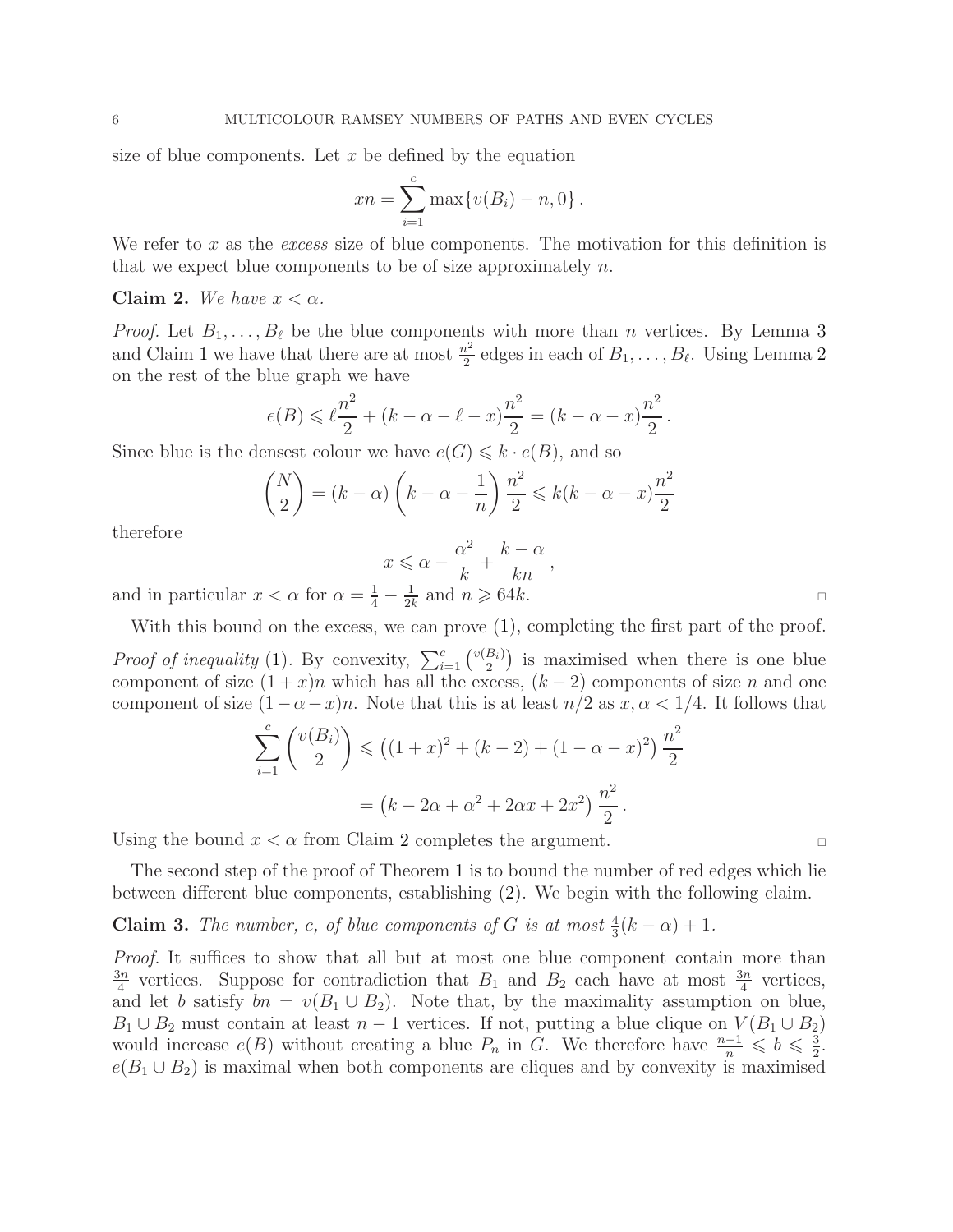when  $v(B_1) = \frac{3n}{4}$ ,  $v(B_2) = (b - \frac{3}{4})$  $\frac{3}{4}$ ) n. Using Lemma [2](#page-3-0) on the rest of the blue graph we have

$$
e(B) \leq \frac{9}{16} \frac{n^2}{2} + \left(b - \frac{3}{4}\right)^2 \frac{n^2}{2} + (k - \alpha - b) \frac{n^2}{2}
$$
  

$$
\leq \left(b^2 - \frac{5}{2}b + k - \alpha + \frac{9}{8}\right) \frac{n^2}{2}.
$$

Under the constraint  $\frac{n-1}{n} \leqslant b \leqslant \frac{3}{2}$  $\frac{3}{2}$ , the quadratic function  $b^2 - \frac{5b}{2}$  $\frac{5b}{2}$  is maximised at  $b = \frac{n-1}{n}$  $\frac{-1}{n}$ , hence

$$
e(B) \leqslant \left(k - \alpha - \frac{3}{8} + \frac{1}{2n} + \frac{1}{n^2}\right) \frac{n^2}{2}.
$$

Since blue is the densest colour we have  $e(G) \leq k \cdot e(B)$  which gives

$$
\binom{N}{2} = (k - \alpha) \left( k - \alpha - \frac{1}{n} \right) \frac{n^2}{2} \le k \left( k - \alpha - \frac{3}{8} + \frac{1}{2n} + \frac{1}{n^2} \right) \frac{n^2}{2}
$$

hence

$$
\alpha^2-\alpha k+\frac{3k}{8}-\frac{3k-2\alpha}{2n}-\frac{k}{n^2}\leqslant 0\,.
$$

However this fails for  $\alpha = \frac{1}{4} - \frac{1}{2l}$  $\frac{1}{2k}$  and  $n \geqslant 64k$  giving the desired contradiction.

Using the above bound on  $c$ , the next claim uses Lemma [4](#page-3-3) to bound the number of edges of  $R'$ .

<span id="page-6-0"></span>Claim 4. Let H be a c-partite connected graph on at most  $(k - \alpha)n$  vertices which does not contain an n-vertex path. Then

$$
\frac{e(H)}{v(H)} \leqslant \frac{n}{2} \left( 1 - \frac{1}{4(k - \alpha)} \right) .
$$

Proof. We use Lemma [4](#page-3-3) to break the proof into three cases depending on the size of H. Firstly in the case where  $v(H) \leq n \sqrt{\frac{c}{c-1}}$  we have  $\frac{e(H)}{v(H)} \leq (1 - \frac{1}{c})$  $\frac{1}{c}$ ) $\frac{v(H)}{2}$  $\frac{H}{2}$ . Since  $v(H) \leqslant n \sqrt{\frac{c}{c-1}}$ this is at most  $\frac{n}{2}$  $\sqrt{\frac{c-1}{c}} \leqslant \frac{n}{2}$  $\frac{n}{2}\left(1-\frac{1}{2\epsilon}\right)$  $\frac{1}{2c}$ ). By Claim [3](#page-5-1) we know that  $c \leqslant \frac{4}{3}$  $\frac{4}{3}(k-\alpha) + 1$ . This gives a bound of

$$
\frac{e(H)}{v(H)} \leqslant \frac{n}{2} \left( 1 - \frac{3}{8(k-\alpha) + 6} \right) \leqslant \frac{n}{2} \left( 1 - \frac{1}{4(k-\alpha)} \right) \, .
$$

Next suppose  $n\sqrt{\frac{c}{c-1}} < v(H) \leq \frac{5n}{4}$  $\frac{\sin n}{4}$ . Then, by Lemma [4,](#page-3-3) we have  $\frac{e(H)}{v(H)} \leqslant \frac{n}{2}$  $rac{n}{2}\sqrt{\frac{c-1}{c}}$  $\frac{-1}{c}$ . As shown in the previous case  $\frac{n}{2}\sqrt{\frac{c-1}{c}}$  is at most  $\frac{n}{2}\left(1-\frac{1}{4(k-1)}\right)$  $rac{1}{4(k-\alpha)}\bigg).$ 

Finally suppose  $v(H) > \frac{5n}{4}$  $\frac{\sin n}{4}$ . Then  $\frac{e(H)}{v(H)} \leqslant \frac{n}{2}$  $\frac{n}{2}\left(1-\frac{n}{4v\left(1-\right)}\right)$  $\frac{n}{4v(H)}$ . This is maximised when  $v(H)$ is as large as possible giving  $\frac{e(H)}{v(H)} \leq \frac{n}{2}$  $\frac{n}{2}\left(1-\frac{1}{4(k-\varepsilon)}\right)$  $rac{1}{4(k-\alpha)}$ .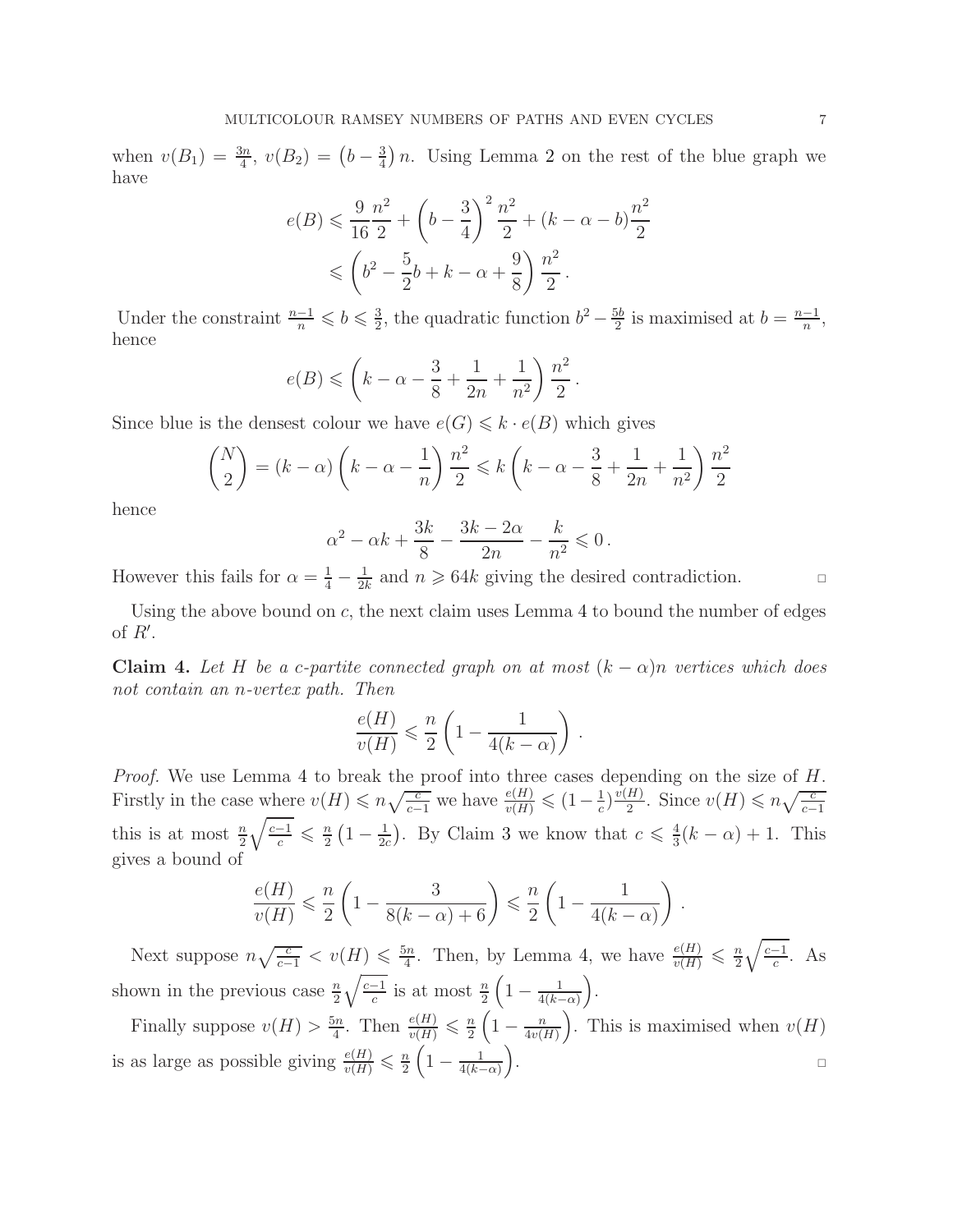We can now deduce [\(2\)](#page-4-1) from Claim [4.](#page-6-0) There will be a connected component of  $R'$  with at least as high a density as the overall density of  $R'$ . Therefore if  $R'$  had more than  $\left(k-\alpha-\frac{1}{4}\right)$  $rac{1}{4}$ )  $rac{n^2}{2}$  $\frac{v^2}{2}$  edges there would be a connected component H satisfying

$$
\frac{e(H)}{v(H)} > \frac{1}{N} \left( k - \alpha - \frac{1}{4} \right) \frac{n^2}{2} = \frac{n}{2} \left( 1 - \frac{1}{4(k - \alpha)} \right).
$$

<span id="page-7-0"></span>This contradicts Claim [4,](#page-6-0) completing the proof.

## 4. Even Cycles

The proof of Theorem [3](#page-2-0) closely resembles the arguments of the previous section. We make three changes, the first two of which are only minor adjustments. We must work with the value  $\alpha = \frac{1}{4}$  $\frac{1}{4}$  instead of the value  $\frac{1}{4} - \frac{1}{2l}$  $\frac{1}{2k}$ , and we must permit the host graph G to have as few as  $(1 - \delta) {N \choose 2}$  edges for some small  $\delta > 0$  which we choose. The more significant change is that we apply Lemma [5](#page-3-4) instead of Lemma [4](#page-3-3) to bound the number of edges between blue components.

The reason we are able to improve upon the result of Theorem [1](#page-1-1) is that when looking only for a connected matching (rather than a path) we can better deal with large components of the graph R′ consisting of red edges between blue components. In particular, the tight case of Claim [4](#page-6-0) is when  $v(H) > \frac{5n}{4}$  where we can do no better than assume R' consists of one large connected component. The improvement in this case is given by Lemma [5,](#page-3-4) where we get a better bound on  $e(H)$  when H is a component of R' with at least  $\frac{31n}{16}$  vertices.

*Proof of Lemma [5.](#page-3-4)* First note that the three bounds for the range  $v(H) < \frac{31n}{16}$  follow directly from Lemma [4](#page-3-3) since, for even n, a copy of  $P_n$  contains a matching of  $\frac{n}{2}$  edges. We therefore assume H is a c-partite, connected graph on at least  $\frac{31n}{16}$  vertices, in which the sizes of any two parts sum to at least n and which contains no matching of  $\frac{n}{2}$  edges. We will show that  $e(H) \leq \frac{n}{2}$  $\frac{n}{2}(v(H)-\frac{7n}{16}).$ 

Let  $A = \{v \in H : d(v) \geq n\}$  and let M denote a maximal matching in  $H' := H \backslash A$ . We may assume  $v(M) < n$  as H does not contain any matching with  $n/2$  edges. We will bound  $e(H)$  by first bounding  $e(H')$  and then bounding the number of edges incident to A. First note that

<span id="page-7-1"></span>
$$
|A| \leqslant \frac{n}{2} - \frac{v(M)}{2},
$$

otherwise we could greedily extend M to a matching of size  $\frac{n}{2}$  in H contradicting the assumption of the lemma. For  $v \in H'$  let  $d^*(v)$  denote the number of neighbours of v in  $H'\backslash M$ . Now let  $\{u, v\}$  be an edge of M. Note that either  $d^*(u) \leq 1$  or  $d^*(v) \leq 1$  else we could replace the edge  $\{u, v\}$  with a pair of edges  $\{u, x\}$ ,  $\{v, y\}$  to get a larger matching in H'. Let us denote the edges of M by  $\{u_i, v_i\}$  for  $i = 1, \ldots, \frac{v(M)}{2}$  $\frac{M}{2}$  and assume without loss of generality that  $d^*(u_i) \leq 1$  for all i. Since each edge of H' is incident to an edge of M by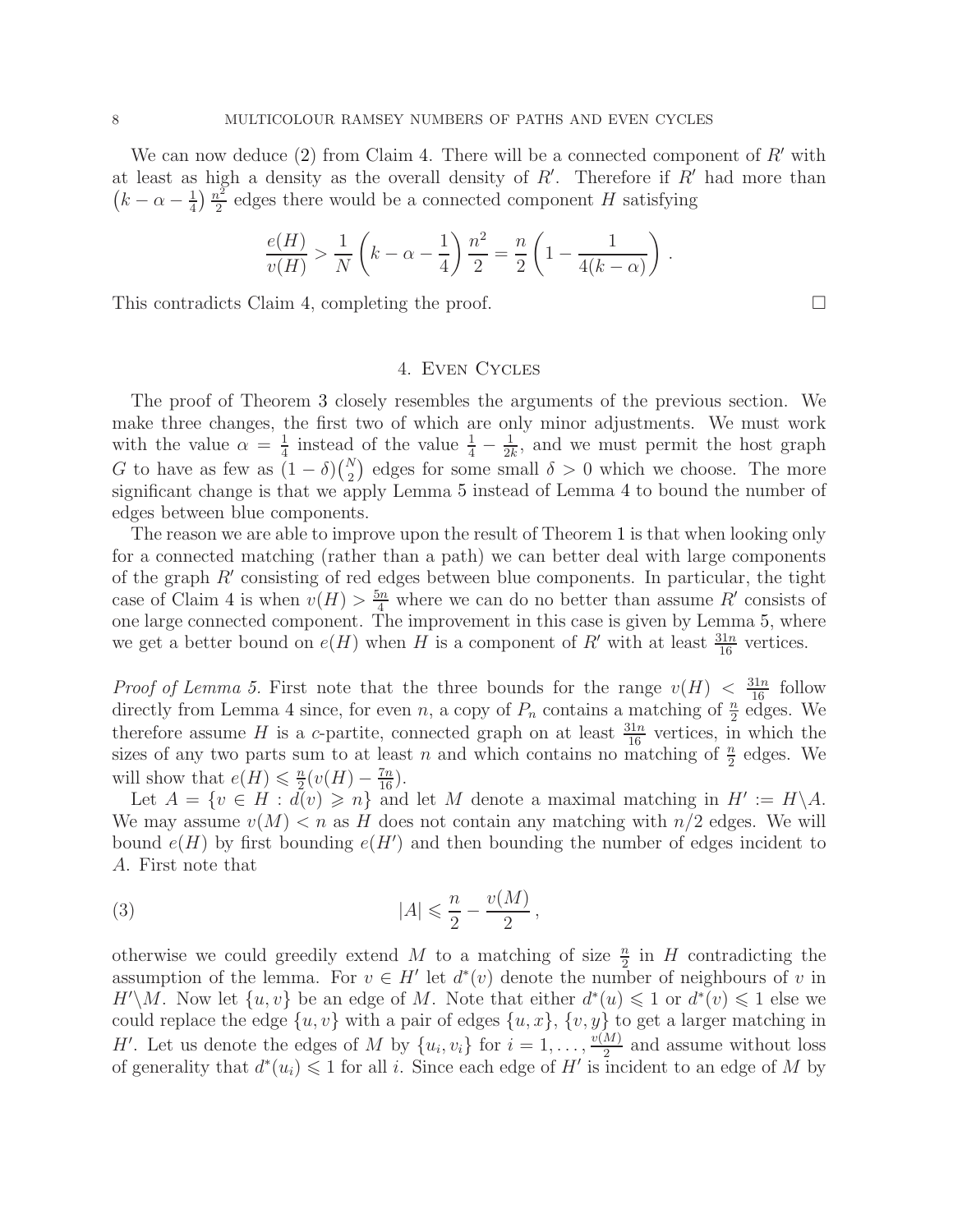maximality it follows that

(4)  
\n
$$
e(H') \leqslant \sum_{i=1}^{\frac{1}{2}v(M)} (d(v_i) + d^*(u_i)) + \binom{\frac{1}{2}v(M)}{2}
$$
\n
$$
\leqslant \frac{v(M)}{2} \left(n + \frac{v(M)}{4}\right)
$$
\n
$$
\leqslant \frac{5}{8}n^2 - \frac{3}{2}|A|n + \frac{|A|^2}{2},
$$

<span id="page-8-0"></span>where for the second inequality we used that  $d(v) < n$  for all  $v \in H'$  by the definition of A,  $d^*(u_i) \leq 1$  for all i by assumption. For the last inequality we used [\(3\)](#page-7-1). We now turn our attention to bounding the number of edges incident to  $A$ . Recall that  $H$  is  $c$ -partite and let t denote the size of its smallest part. First let us suppose that  $t \leq |A|$ . Since we assume the sum of any two parts of  $H$  is at least  $n$ , it follows that the second smallest part of H has size at least  $n-t$  (note that  $t \leq \frac{n}{2}$ )  $\frac{n}{2}$  by [\(3\)](#page-7-1)). It follows that at most t vertices of A have degree  $v(H) - t$  and the rest have degree at most  $v(H) - n + t$  so that

$$
\sum_{v \in A} d(v) \leq t(v(H) - t) + (|A| - t)(v(H) - n + t).
$$

Considering the right hand side as a quadratic function in  $t$  we see that it is maximised when  $t = \frac{n+|A|}{4}$  $rac{1}{4}$  and so

<span id="page-8-1"></span>(5) 
$$
\sum_{v \in A} d(v) \leq \frac{|A|^2}{8} + \left(v(H) - \frac{3}{4}n\right)|A| + \frac{n^2}{8}.
$$

Since  $e(H) \leqslant e(H') + \sum_{v \in A} d(v)$  it follows by [\(4\)](#page-8-0) and [\(5\)](#page-8-1) that

$$
e(H) \le \frac{5}{8}|A|^2 + \left(v(H) - \frac{9}{4}n\right)|A| + \frac{3}{4}n^2.
$$

We consider the right hand side as a quadratic function in  $|A|$  and optimise under the constraint  $0 \leq |A| \leq \frac{n}{2}$  $\frac{n}{2}$ . The maximum must occur at either  $|A| = 0$  or  $|A| = \frac{n}{2}$  $\frac{n}{2}$  and it is simple to check that the latter is the maximiser under the assumption that  $v(H) \geq \frac{31}{16}n$ . It follows that  $e(H) \leq \frac{n}{2}$  $\frac{n}{2}v(H) - \frac{7}{32}n^2$  as claimed. It remains to consider the case where  $t \geq |A|$ . Recall that the maximum degree of H is at most  $v(H) - t$  and so

$$
\sum_{v \in A} d(v) \leq |A|(v(H) - t) \leq |A|(v(H) - |A|) \leq \frac{n}{2}v(H) - \frac{n^2}{4},
$$

where for the last inequality we again use the bound  $|A| \leq \frac{n}{2}$  $\frac{n}{2}$ . The result follows.  $\Box$ 

*Proof of Theorem [3.](#page-2-0)* Let  $\alpha = \frac{1}{4}$  $\frac{1}{4}$ ,  $0 < \delta < \frac{1}{64k^2}$  and let G be a k-coloured graph on  $N =$  $(k-\alpha)n$  vertices with at least  $(1-\delta)\binom{N}{2}$  edges. We proceed by contradiction, supposing that G contains no monochromatic connected matching of  $\frac{n}{2}$  edges. Over all such G consider the one in which blue has the most edges.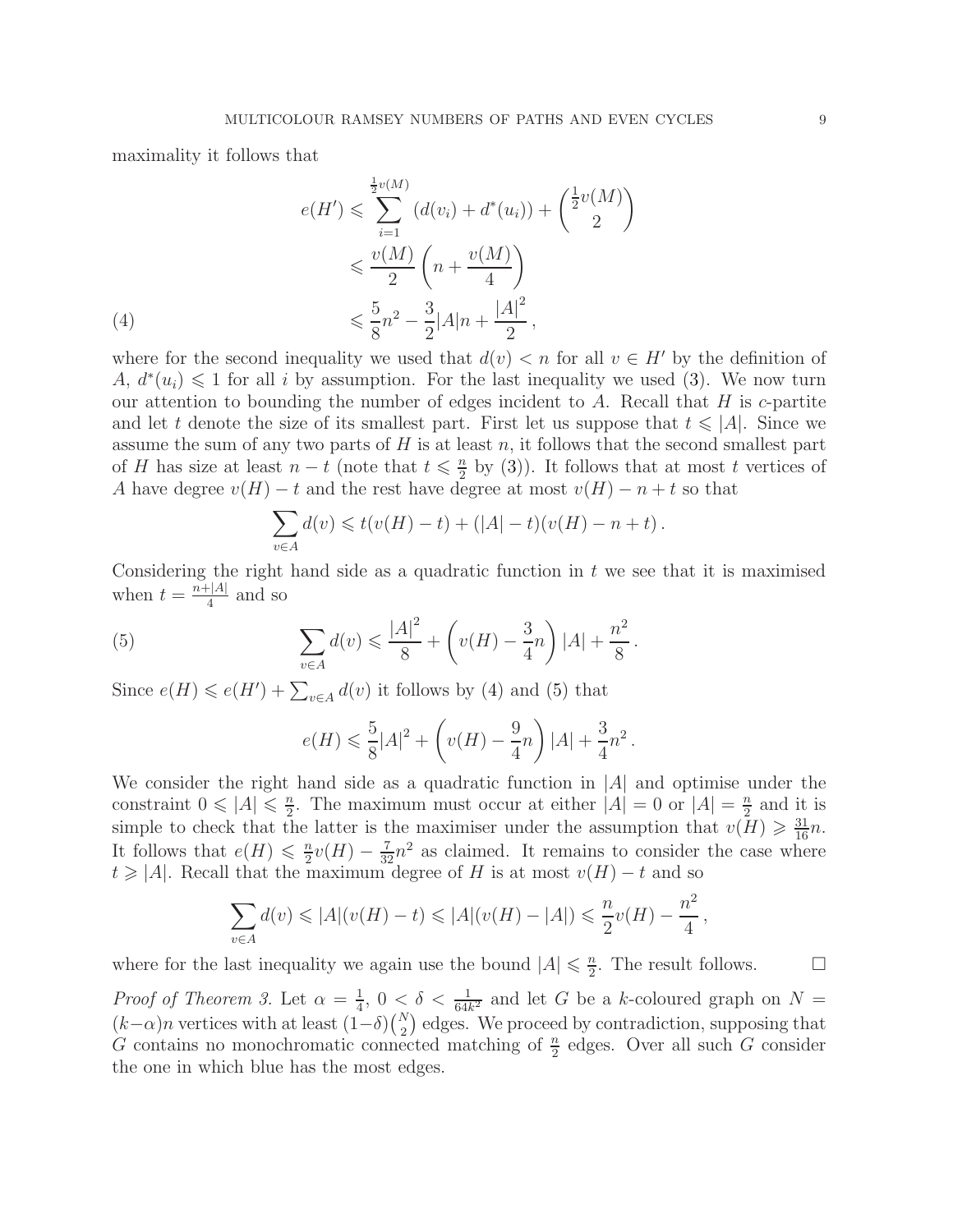Let  $B_1, \ldots, B_c$  be the blue connected components of G, suppose that red has the most edges between blue connected components and let  $R'$  denote the c-partite graph of red edges which lie between blue components. The method is the same as the previous section. We establish the following two bounds.

<span id="page-9-0"></span>(6) 
$$
\sum_{i=1}^{c} {v(B_i) \choose 2} \leq (k - 2\alpha + 5\alpha^2) \frac{n^2}{2} = \left(k - \frac{3}{16}\right) \frac{n^2}{2},
$$

<span id="page-9-1"></span>(7) 
$$
e(R') \leqslant \left(k - \alpha - \frac{7}{16}\right) \frac{n^2}{2} = \left(k - \frac{11}{16}\right) \frac{n^2}{2}.
$$

We then deduce

$$
e(G) \le (k-1)e(R') + \sum_{i=1}^{c} {v(B_i) \choose 2} \le (k^2 - \frac{11}{16}k + \frac{1}{2})\frac{n^2}{2}.
$$

Since  $e(G) \geq (1 - \delta)\binom{N}{2} = (1 - \delta)(k - \frac{1}{4})$  $\frac{1}{4}$ ) $(k - \frac{1}{4} - \frac{1}{n})$  $\frac{1}{n}\big)\frac{n^2}{2}$  $\frac{a^2}{2}$  it is easy to verify that with  $\delta < \frac{1}{64k^2}$ and  $n \geqslant 32k$  we reach the desired contradiction.

It remains to prove the inequalities [\(6\)](#page-9-0) and [\(7\)](#page-9-1). We start by showing Claims [1](#page-4-2) and [2](#page-5-0) have direct analogues here.

# <span id="page-9-2"></span>**Claim 5.** There is no blue component on more than  $\frac{5n}{4}$  vertices.

*Proof.* For contradiction, suppose there is a blue component  $B_1$  on  $\beta n$  vertices with  $\beta > \frac{5n}{4}$ . In this case, by Lemma [3](#page-3-2) we have  $e(B_1) \leqslant (\beta - \frac{1}{4})$  $\frac{1}{4}$ ) $\frac{n^2}{2}$  $\frac{\pi^2}{2}$  $\frac{\pi^2}{2}$  $\frac{\pi^2}{2}$ . Using Lemma 2 on the rest of the blue graph, B, we obtain

$$
e(B) \leq \left(\beta - \frac{1}{4}\right) \frac{n^2}{2} + (k - \alpha - \beta) \frac{n^2}{2} = \left(k - \alpha - \frac{1}{4}\right) \frac{n^2}{2}.
$$

Since blue is the densest colour we have  $e(G) \leq k \cdot e(B)$  and hence

$$
(1 - \delta)\binom{N}{2} = (1 - \delta)(k - \alpha)\left(k - \alpha - \frac{1}{n}\right)\frac{n^2}{2} \le k\left(k - \alpha - \frac{1}{4}\right)\frac{n^2}{2}
$$

$$
(1 - \delta)\alpha^2 - (1 - 2\delta)k\alpha + \frac{k}{4} - (1 - \delta)\frac{k - \alpha}{n} - \delta k^2 \le 0.
$$
with  $\alpha = \frac{1}{4}$ ,  $n \ge 32k$  and  $\delta < \frac{1}{64k^2}$ .

This fails with  $\alpha = \frac{1}{4}$  $\frac{1}{4}$ ,  $n \geqslant 32k$  and  $\delta < \frac{1}{64k^2}$ 

Using the above claim we get a tighter bound on the size of blue components. Let  $x$  be the excess size of blue components

$$
xn = \sum_{i=1}^{c} \max\{v(B_i) - n, 0\}
$$

as before.

<span id="page-9-3"></span>Claim 6. We have  $x < \alpha$ .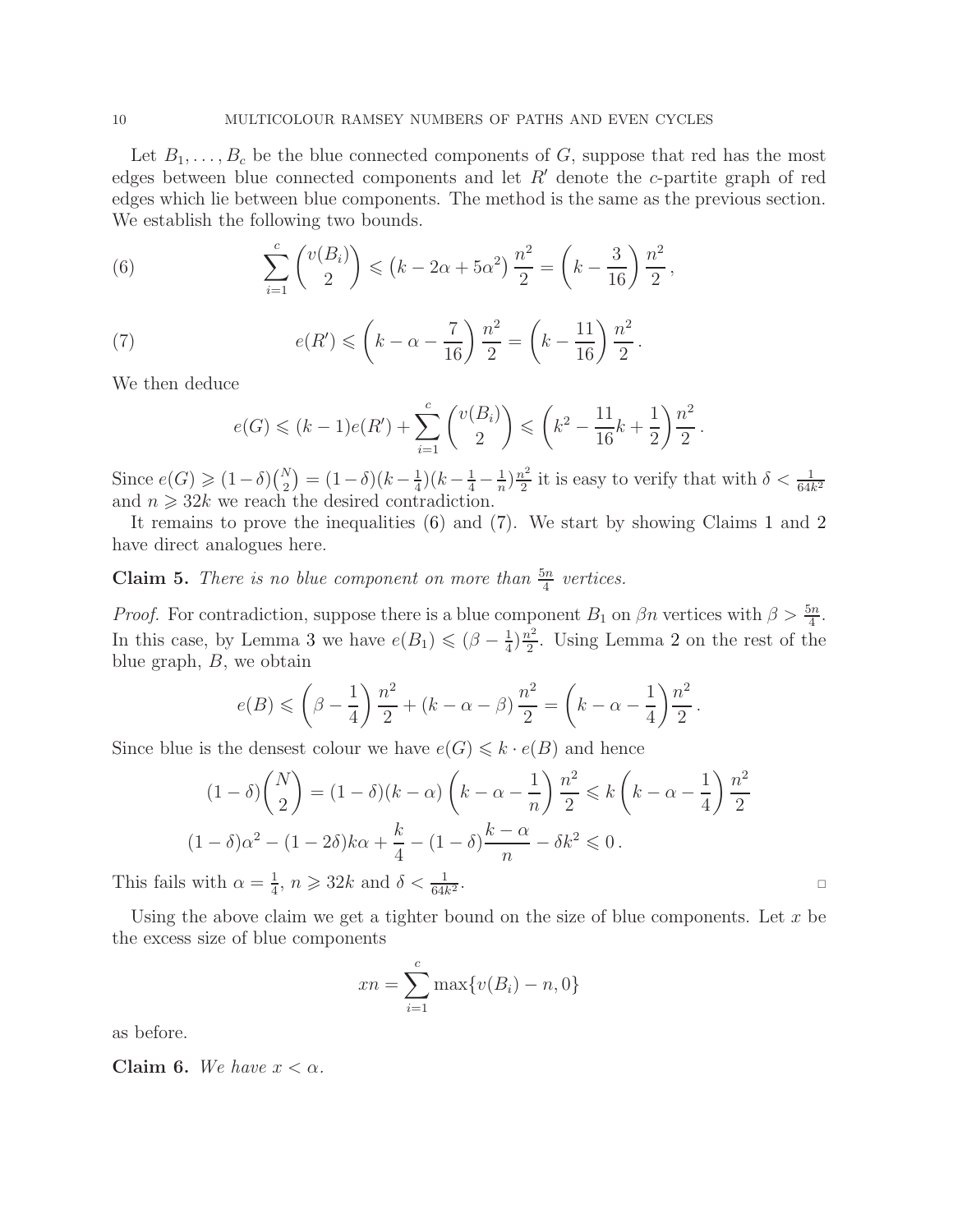*Proof.* Let  $B_1, \ldots, B_\ell$  be the blue components with more than *n* vertices. By Lemma [3](#page-3-2) and Claim [5](#page-9-2) we have that there are at most  $\frac{n^2}{2}$  $\frac{\nu^2}{2}$  $\frac{\nu^2}{2}$  $\frac{\nu^2}{2}$  edges in each of  $B_1, \ldots, B_\ell$ . Using Lemma 2 on the rest of the blue graph we have

$$
e(B) \leq \ell \frac{n^2}{2} + (k - \alpha - \ell - x) \frac{n^2}{2} = (k - \alpha - x) \frac{n^2}{2}.
$$

Since blue is the densest colour we have  $e(G) \leq k \cdot e(B)$ , and so

$$
(1 - \delta) \binom{N}{2} = (1 - \delta)(k - \alpha) \left(k - \alpha - \frac{1}{n}\right) \frac{n^2}{2} \le k(k - \alpha - x) \frac{n^2}{2}
$$

therefore

$$
x \leqslant (1 - 2\delta)\alpha - (1 - \delta)\frac{\alpha^2}{k} + \delta k + (1 - \delta)\frac{k - \alpha}{kn},
$$

and in particular  $x < \alpha$  for  $\alpha = \frac{1}{4}$  $\frac{1}{4}$ ,  $n \geqslant 32k$  and  $\delta < \frac{1}{64k}$  $\overline{2}$  .

Inequality [\(6\)](#page-9-0) follows from Claim [6](#page-9-3) in the exact same way as inequality [\(1\)](#page-4-0) follows from Claim [2.](#page-5-0)

We require the same bound as before on the number of blue components, now with  $\alpha = \frac{1}{4}$  $\frac{1}{4}$ .

**Claim 7.** The number, c, of blue components of G is at most  $\frac{4}{3}(k-\alpha)+1$ .

*Proof.* The proof follows that of Claim [3](#page-5-1) replacing  $\binom{N}{2}$  with  $(1 - \delta)\binom{N}{2}$ . With  $\alpha = \frac{1}{4}$  $\frac{1}{4}$ ,  $n \geqslant 32k$  and  $\delta < \frac{1}{64k^2}$  the required contradiction holds.

The final claim is the improved version of Claim [4](#page-6-0) which makes use of Lemma [5](#page-3-4) and the above claim bounding c.

<span id="page-10-0"></span>**Claim 8.** Let H be a c-partite connected graph which does not contain a matching of  $\frac{n}{2}$ 2 edges. Suppose further that there is a c-partition of H such that the sum of the sizes of any two parts is at least n. Then

$$
\frac{e(H)}{v(H)} \leqslant \frac{n}{2} \left( 1 - \frac{7}{16(k - \alpha)} \right) \, .
$$

Proof. We prove this using Lemma [5](#page-3-4) in the same way that we proved Claim [4](#page-6-0) using Lemma [4;](#page-3-3) breaking into cases depending on the size of H.

Firstly if  $v(H) \leqslant n\sqrt{\frac{c}{c-1}}$ , or if  $n\sqrt{\frac{c}{c-1}} < v(H) \leqslant \frac{5n}{4}$  $\frac{dm}{4}$ , the argument is identical to that of Claim [4](#page-6-0) giving in both cases  $\frac{e(H)}{v(H)} \leq \frac{n}{2}$  $\frac{n}{2}\left(1-\frac{3}{4(k-\alpha)+6}\right)\leqslant \frac{n}{2}$  $\frac{n}{2}\left(1-\frac{7}{16(k+1)}\right)$  $rac{7}{16(k-\alpha)}$ . If  $\frac{5n}{4} < v(H) < \frac{31n}{16}$  then  $e(H)$  $\overline{n}$  $\sqrt{ }$  $\overline{n}$  $\setminus$ 7  $\setminus$ 

$$
\frac{e(H)}{v(H)} \leqslant \frac{n}{2} \left( 1 - \frac{n}{4v(H)} \right) \leqslant \frac{n}{2} \left( 1 - \frac{4}{31} \right) \leqslant \frac{n}{2} \left( 1 - \frac{7}{16(k - \alpha)} \right) \, .
$$